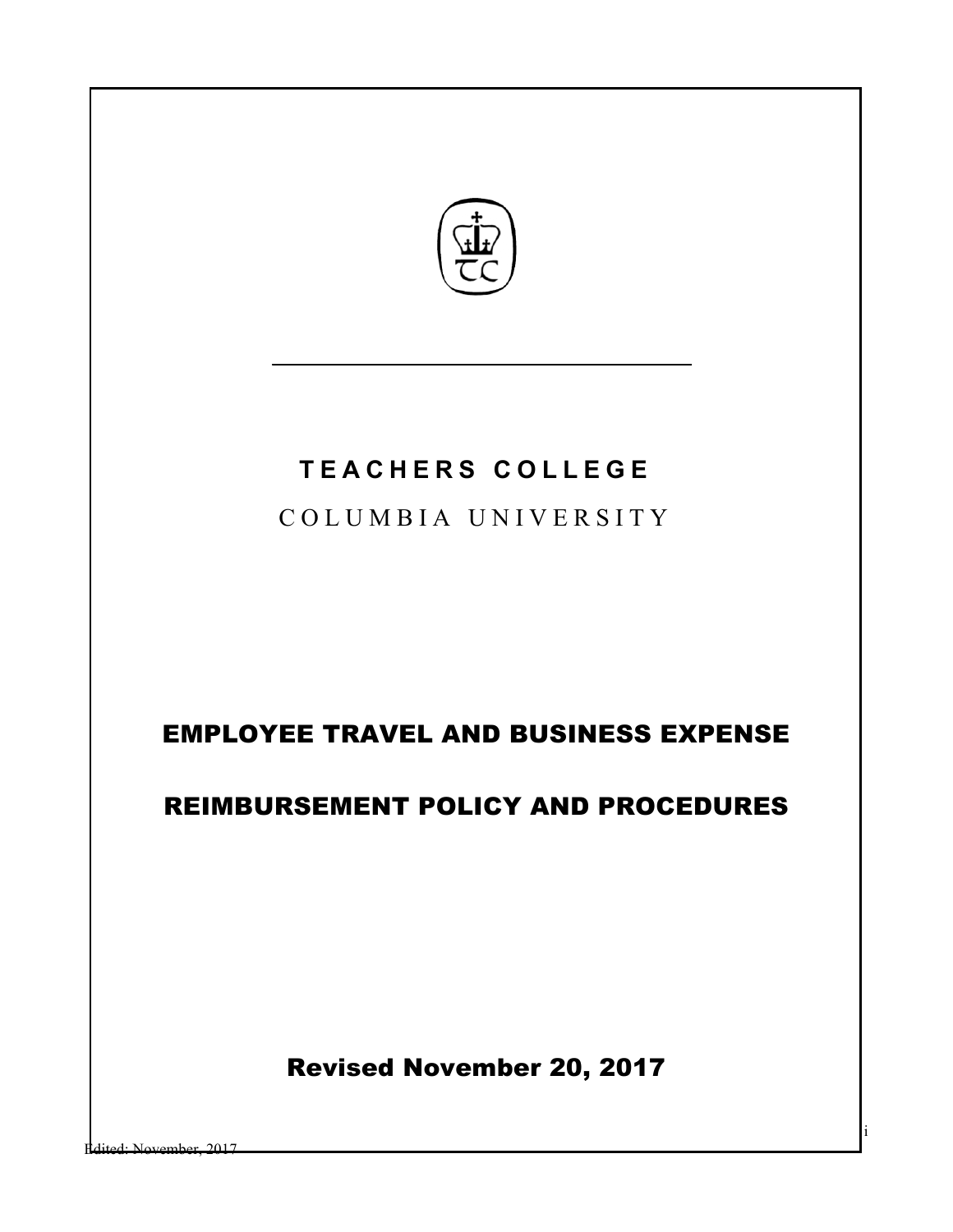# INDEX

| I.    | <b>PURPOSE</b>                                                                                                                                                                                                                                        | 1.                                               |
|-------|-------------------------------------------------------------------------------------------------------------------------------------------------------------------------------------------------------------------------------------------------------|--------------------------------------------------|
| Π.    | POLICY AND AUTHORITY                                                                                                                                                                                                                                  | 1.                                               |
| III.  | <b>APPLICABILITY</b>                                                                                                                                                                                                                                  | 1.                                               |
| IV.   | ACCOUNT CLASSIFICATION OF EXPENSES                                                                                                                                                                                                                    | 2.                                               |
| V.    | BUSINESS TRAVEL AND RELATED EXPENSES<br>A. Overview<br><b>B.</b> General Considerations<br>C. Tax Exemption<br>D. Foreign Travel and Advisories<br>E. Preferred Travel Agency                                                                         | 2.<br>2.<br>2.<br>2.<br>2.<br>3.                 |
| VI.   | TYPES OF TRAVEL EXPENSES<br>A. Transportation<br>B. Hotels/Lodging<br>C. Meals and Incidentals: Per Diem vs. Actual Cost<br>D. Spouse/Companion/Family Travel<br>E. Telephone and Internet Usage<br>F. Gift Cards<br>G. Miscellaneous Travel Expenses | 3.<br>3.<br>7.<br>9.<br>11.<br>11.<br>11.<br>12. |
| VII.  | NON-EMPLOYEE TRAVEL<br>A. Overview<br><b>B.</b> Specific Procedures                                                                                                                                                                                   | 13.<br>13.<br>13.                                |
| VIII. | NON-TRAVEL BUSINESS EXPENSES<br>A. Overview<br>B. Special Occasion Parties and Associated Gifts<br>C. Flowers<br>D. Professional Memberships<br>E. Charitable Contributions                                                                           | 13.<br>13.<br>13.<br>14.<br>14.<br>14.           |
| IX.   | NON-REIMBURSEABLE TRAVEL AND OTHER BUSINESS EXPENSES                                                                                                                                                                                                  | 15.                                              |
| Χ.    | PAYMENT METHODS<br>A. American Express (AMEX) Corporate Card<br>B. Cash<br>C. Direct Payment of Travel Expenses<br>D. Travel Advances<br>E. Petty Cash                                                                                                | 16.<br>16.<br>16.<br>16.<br>16.<br>16.           |
| XI.   | DOCUMENTATION AND REIMBURSEMENT PROCEDURES<br>A. Substantiation of Expenses<br><b>B.</b> Reimbursement Procedures                                                                                                                                     | 17.<br>17.<br>17.                                |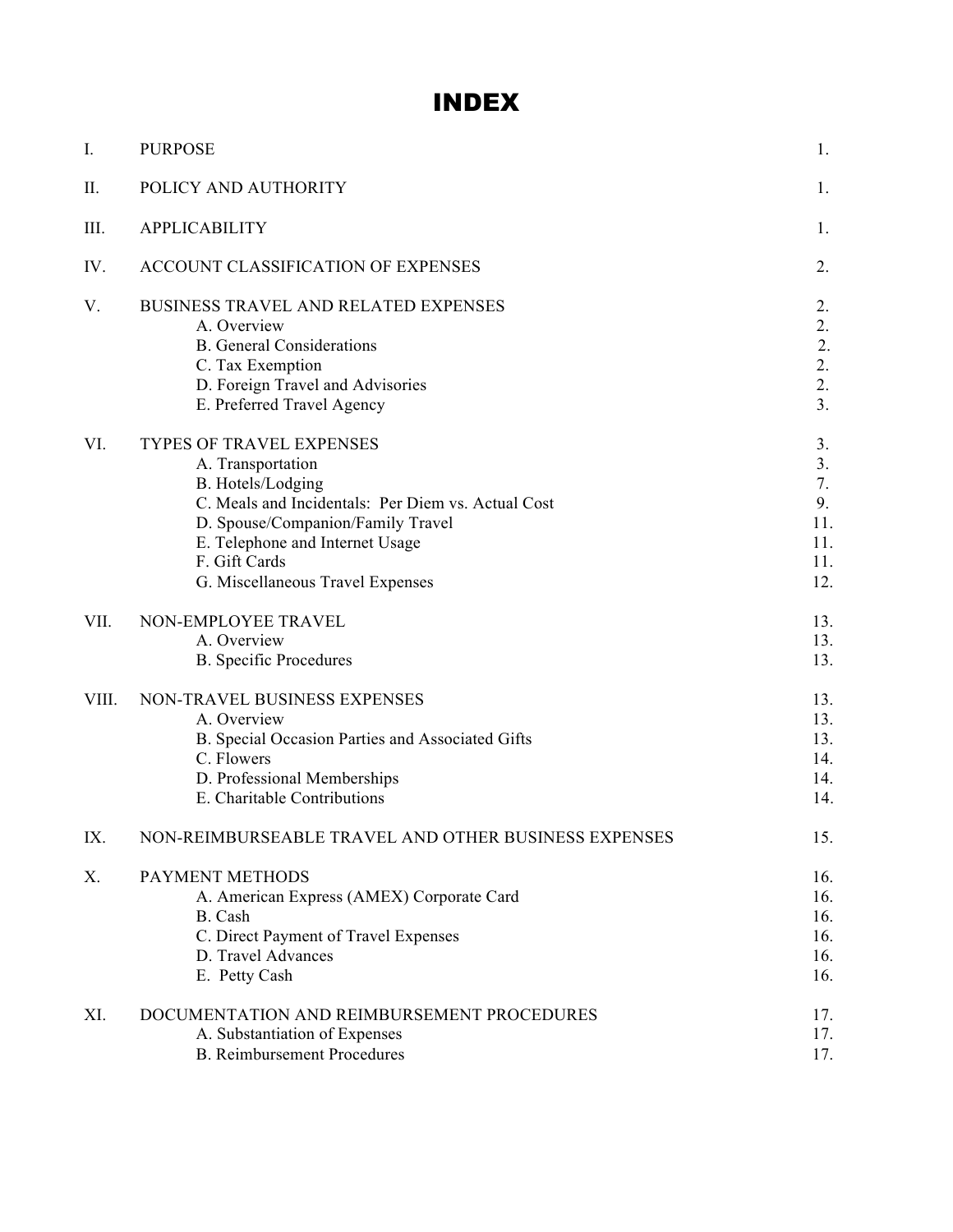# **I. PURPOSE**

This policy promotes the proper stewardship of College funds by providing general guidelines for the appropriate and legal uses of TC funds in support of the College's mission. The College receives, from a variety of sources, funds that carry with them fiduciary responsibilities. Inherent in these responsibilities is the requirement to operate the institution under guidance set forth by the Trustees, to follow Generally Accepted Accounting Principles (GAAP), and to comply with all federal stated and local rules and regulations. However, guidelines should not replace judgment, interpretation and analysis of individual situations.

**This policy defines the business expenses which the College will reimburse individuals. All other purchases should be made in conjunction with the College's Purchasing Office.**

# **II. POLICY AND AUTHORITY**

It is the policy of Teachers College, Columbia University (the College) to reimburse its faculty and staff for reasonable and proper expenses incurred in performance of their duties as employees of the College. An individual working for the College should neither gain nor lose personally because he or she has incurred reasonable business expenses.

The Internal Revenue Code requires reimbursable expenditures to be supported by adequate records which clearly establish that they are  $(1)$  ordinary and necessary,  $(2)$  reasonable in amount, and  $(3)$ incurred for a valid business purpose.

In order for expenses to be reimbursed by the College, the expenses must be incurred for College business and meet the documentation standards set forth herein. This applies to any and all College funds, including but not limited to departmental budgets, discretionary funds, government or private grants or contracts, and local enterprises.

The College reserves the right to amend or revise policies and procedures as the need arises.

# **III. APPLICABILITY**

This policy and these procedures apply to every individual who incurs, reviews, or approves travel and business expenses on behalf of the College, regardless of funding source. Departments may elect to impose stricter controls over travel and business expenditures than those required by this policy.

**Sponsored Projects:** If travel and/or business expenses are being charged to a sponsored project whose terms are more restrictive than those of the College, then the terms of the grant or contract apply. Conversely, if the terms imposed by grants, contracts, or departments are more lenient than those of the College then the College's policy applies.

http://www.tc.columbia.edu/controller/accounting-cash-investment-services/frequently-used-accountnumbers/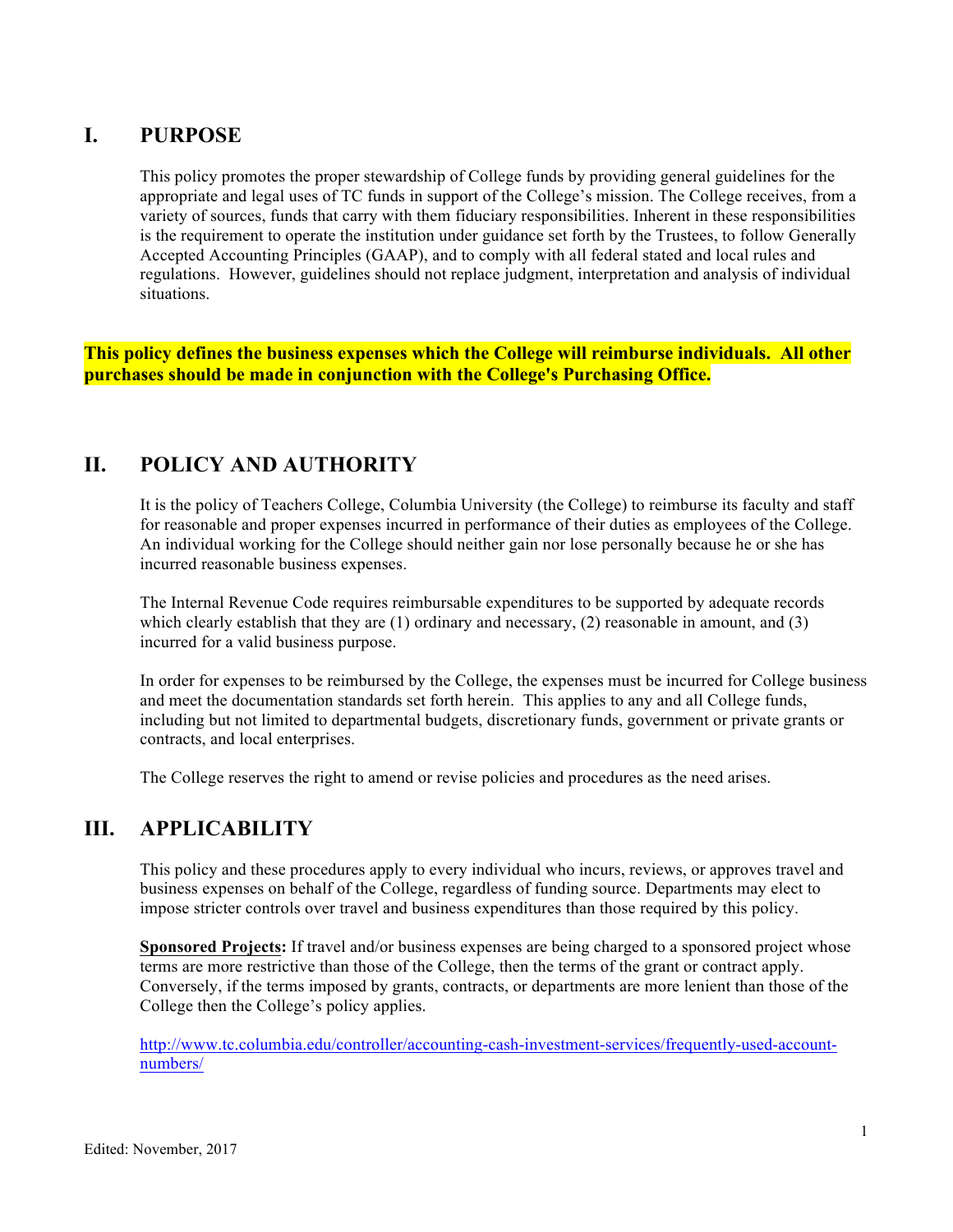# **IV. ACCOUNT CLASSIFICATION OF EXPENSES**

Reimbursable expenses should be charged to the appropriate expense account number (i.e.,  $7311 -$ Travel; 7322- Conference Meetings and Other Related Expenses; 7633 – Professional Development, etc.). A Chart of Accounts may be obtained from the Office of the Controller website. The most frequently used account numbers can be found on:

# **V. BUSINESS TRAVEL AND RELATED EXPENSES**

# **A. OVERVIEW**

Teachers College will reimburse reasonable and necessary travel expenses incurred for authorized Teachers College travel. Consistent application of this policy will:

- ensure clear and consistent understanding of the rules by which travel reimbursement will be provided, thereby providing the best service and expedient reimbursement to travelers;
- ensure that reimbursement is fair and equitable to both the traveler and Teachers College; and
- ensure compliance with federal regulations and sponsor requirements.

# **B. GENERAL CONSIDERATIONS**

Before travel arrangements are made, the traveler should:

- determine if the potential benefits of the trip justify its time and expense after considering costeffective alternatives, such as video or teleconferencing;
- obtain appropriate approval to take the trip;
- familiarize himself/herself with the College's requirements for documentation and other reimbursement issues before traveling; and
- if travel is in connection with a sponsored project, the traveler should familiarize himself/herself with any applicable sponsor requirements, as they may be more restrictive than the College's.

The Controller's Office is responsible for ensuring compliance with travel policies, procedures, and expenditures. The Office of Grants and Contracts Accounting determines which travel expenditures are reimbursable under a particular grant or contract.

Reimbursements will be for the lowest reasonable cost of travel given the particular circumstances. No portion of costs associated with personal travel will be paid by Teachers College.

# **C. TAX EXEMPTION**

The College is registered as a 501c (3) tax exempt organization with the Internal Revenue Service and has tax exempt status in the states of New York and several other states for sales tax purposes. Employees must use the Tax Exemption Certificates (available from the Controller's Office or the Purchasing Department) when working with vendors, so that no sales tax is charged on purchases.

# **D. FOREIGN TRAVEL AND ADVISORIES**

If you are traveling to a foreign or remote location, it is required that you contact the Risk Manager at 212-678-3482 for guidance prior to travel as it is related to insurance coverage, and evacuation assistance.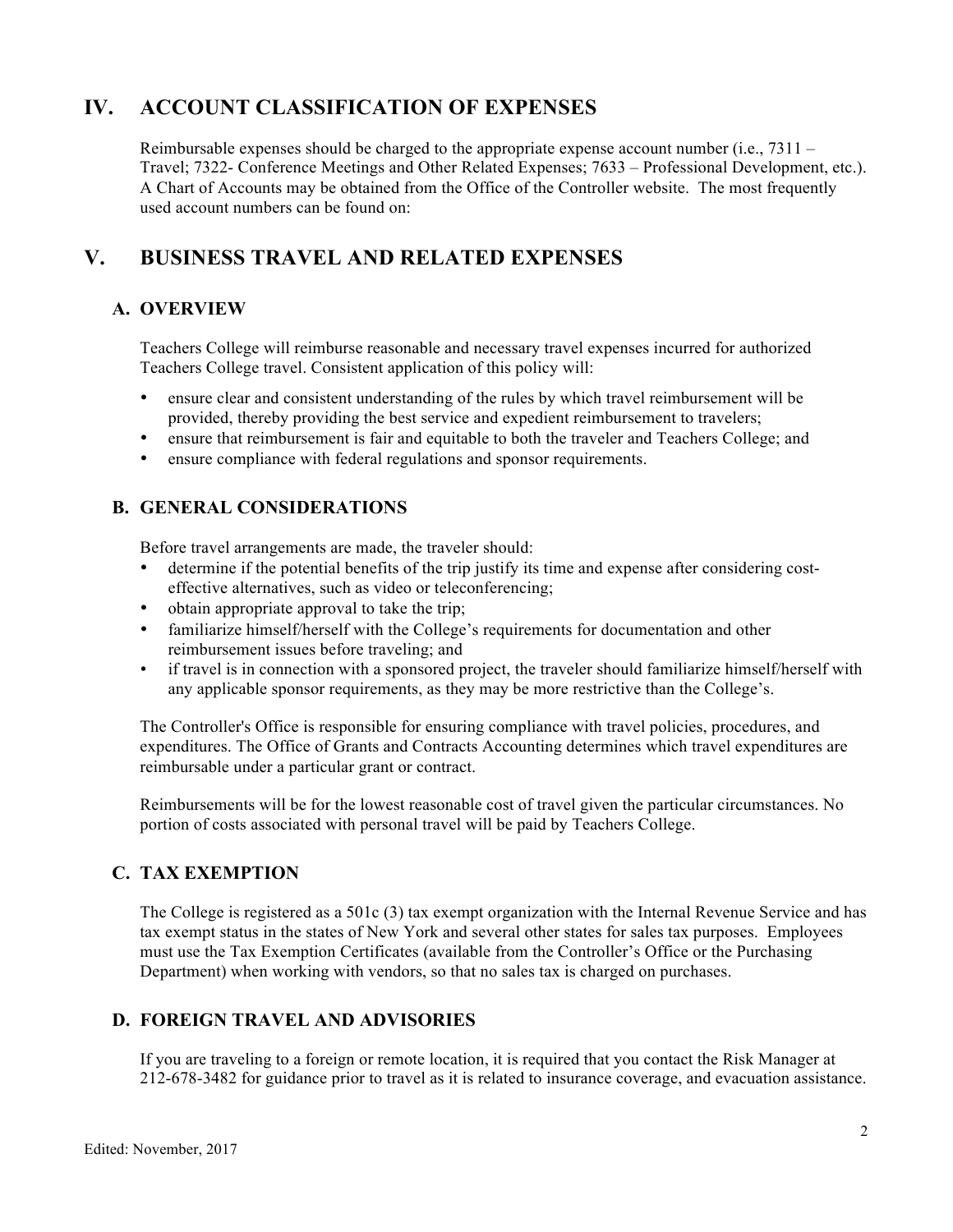When submitting requests for travel pre-approval, Project Directors should be aware of their sponsor's regulations regarding foreign travel. It is important to note that many sponsoring agencies have budget or other considerations and notification requirements regarding foreign travel, and most sponsors do not allow travel on a non-U.S. flag carrier (airline), regardless of cost savings.

See OMB Federal Register, Uniform Guidance Uniform Administrative Requirements, Cost Principles and Audit Requirements for Federal Awards, for rules pertaining to costs allocable to federally sponsored programs.

When calculating expenses for foreign travel, the exchange rate available during the period of travel should be used, rather than the exchange rate at the time when reimbursement is requested.

## **E. PREFERRED TRAVEL AGENCY**

As an affiliate of Columbia University, Teachers College has access to Columbia University's travel service agreement to be utilized when traveling for airfare, hotels, rental cars, etc.

Travelers may call one of the designated travel agencies (see list below) and identify themselves as a Teachers College, Columbia University traveler, and ask for any special University negotiated rates or discounts. If you are already aware of a special conference or "consolidator" airfare or hotel accommodations, be sure to advise the agency of airline/hotel or other particulars.

#### *Preferred Travel Agencies*

| Name                    | Phone | Website                                                                                  |
|-------------------------|-------|------------------------------------------------------------------------------------------|
|                         |       | First in Service Travel Ltd (212) 398-6555 no website, email: antonio@firstinservice.com |
| <b>Functions Travel</b> |       | $(212)$ 663-4718 no website, email: functionny (a) aol.com                               |

As contracted benefits and preferred agencies may change, please check the Columbia University Travel Portal for the most up-to-date information. A Columbia Cunix ID and password are needed to view this secure, printable webpage.

# **VI. TYPES OF TRAVEL EXPENSES**

### **A. TRANSPORTATION**

The following segments of this document outline the College's expectation of prospective travelers regarding modes of travel.

#### **1. Air Travel**

Assuming reasonable accommodations for personal convenience and safety, travelers must book the lowest-priced fare available for both domestic and foreign travel, regardless of funding source. Typically, lowest-price fare is coach or a lower classification. Cost in excess of the lowest-priced fare may not be paid by the College. If a traveler chooses an upgrade over the lowest-priced fare, it is the responsibility of that individual to pay the difference between the lowest-priced fare available and the upgrade amount.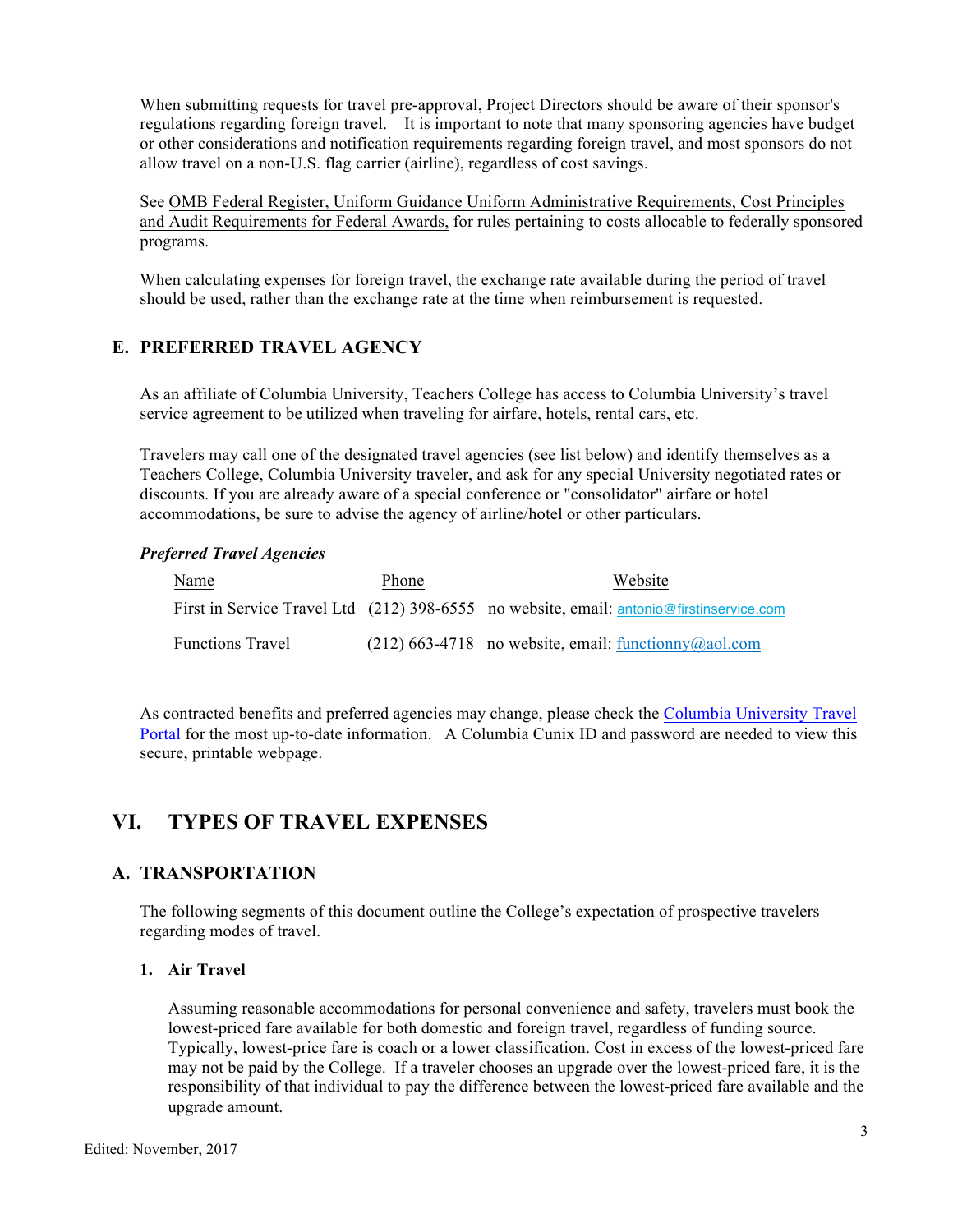- a. When possible, reservations should be made as far in advance as needed to take advantage of advance purchase discounts. This is often one month in advance.
- b. Teachers College will not reimburse for the value of frequent flyer miles used for travel.
- c. If travel is charged to a federally funded project, all flights must be in accordance with federal travel guidelines.
- d. Airline tickets are often non-refundable. The traveler is responsible for analyzing the cost and risks associated with this type of ticket. The traveler should weigh the risk of not using the ticket against the benefit of the reduced cost of the ticket.
- e. If a trip is canceled for reasons beyond the control of the traveler, the College will pay for costs expended to date.
- f. Flights lasting more than 5 continuous hours may be upgraded to business class, unless it is being charged to a grant.

#### **2. Airport Buses, Shuttles, Car Service and Taxis**

Travelers should use the most cost-efficient means of travel to and from airports, with due consideration for reasonable personal convenience and safety.

Travelers should use complimentary shuttle service to and from the airport if provided by hotels or conferences. Lacking such service, travelers should use regularly scheduled buses, taxis or other standard transportation between airports and hotels. Auto rentals should be considered only in the absence of less expensive modes of transportation providing reasonable convenience.

#### **3. Automobile Expenses**

#### *Personal Automobile Expenses*

- a. Usage Guidelines for Personal Vehicles
	- i. Employees may use their personal car for business purposes if it is less expensive than renting a car, taking a taxi or bus, using alternate transportation, or to save time.
	- ii. Personal vehicles used for Teachers College business should be adequately insured for public liability insurance protection. Travelers are responsible for insuring their own vehicles. Travelers will not be reimbursed by Teachers College for collision losses that occur during business use of a personal vehicle. In the event of an accident, the owner's personal insurance provides coverage and the owner is personally responsible for any deductible payable. Teachers College does **not** provide any coverage for comprehensive or collision for personal vehicles used on business.
	- iii. Carpooling is encouraged.
	- iv. A traveler who elects to drive to a location with available air service will be reimbursed the lesser of: (a) the amount using the rules for reimbursement indicated in the Mileage Reimbursement section below, or (b) the sum of the lowest available airfare plus the cost of transportation to and from the airport. Additional costs of lodging and meals during the period of travel in excess of reasonable equivalent air transport will not be reimbursed.
	- v. The College does not reimburse for travel between a personal residence and the employee's regular work location on a normal work day.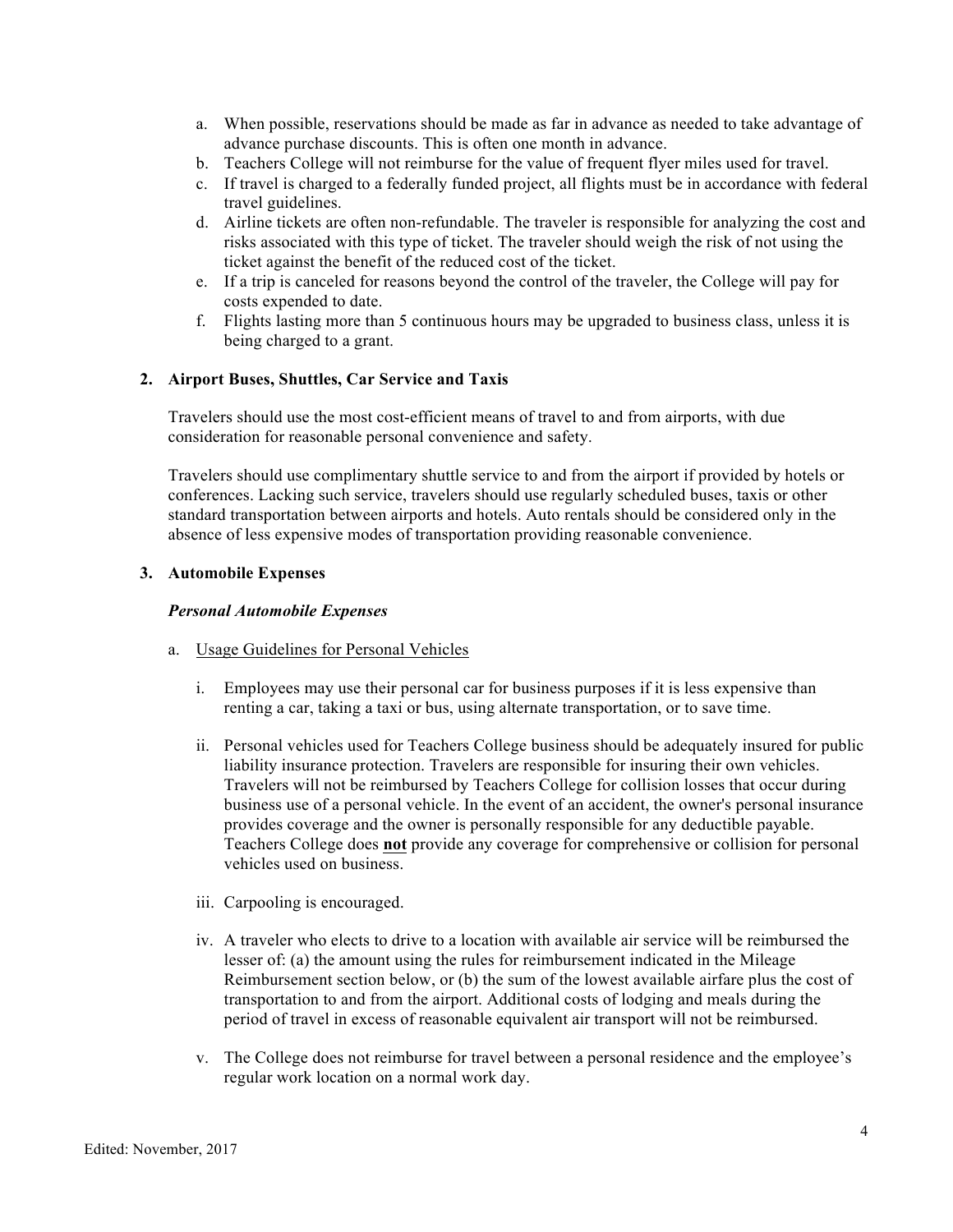#### b. Mileage Reimbursement

i. If a traveler uses his or her own personal vehicle on a business trip, s/he will be reimbursed at the federal government mileage rate in effect at the time of travel. The current rates are available from the Internal Revenue Services' website at:

https://www.irs.gov/tax-professionals/standard-mileage-rates

- ii. Teachers College reimburses for actual mileage using the most direct route. Adequate records must be maintained to document mileage claimed (such as Google Maps or Mapquest) to claim reimbursement. Employees travelling directly from their home to conduct college business will be reimbursed for mileage from the home location to the location to be visited. Employees travelling from TC to conduct college business will be reimbursed for the mileage from TC to the location.
- iii. Tolls, ferries, and parking expenses incurred while on business travel are reimbursable in addition to the mileage allowance. Personal use, parking tickets, traffic fines and penalties, towing charges, accidents and theft losses are not reimbursable.
- iv. The standard mileage allowance is in lieu of all actual operating expenses such as gas, oil, towing charges, repairs, tires, insurance, accident deductibles, etc.
- v. Expenses for commuting from an employee's home to Teachers College are not reimbursable.
- vi. The standard mileage rate will be reimbursed for commuting to Teachers College on weekends as long as working on weekends is not part of the normal duties of an employee's position.

#### *Rental Automobile Expenses*

c. Automobile Rental Contracts

Travelers requiring a rental car should obtain the most cost-efficient rental agreement. Travelers should contact the Purchasing and Administrative Services department (678-3136) for information on current rental car contracts and agreements. In general, subcompact or compact automobiles are considered appropriate and reasonable for Teachers College travelers. Reservations may be made through the Preferred Travel Agencies when applicable. Some travelers with memberships in professional organizations may receive discounts that exceed those negotiated by Teachers College and are encouraged to use those discounts.

d. Payment Method

Payment to the auto rental agency may be made by using a purchase order, the corporate American Express card or to a personal credit card that provides full collision damage waiver coverage.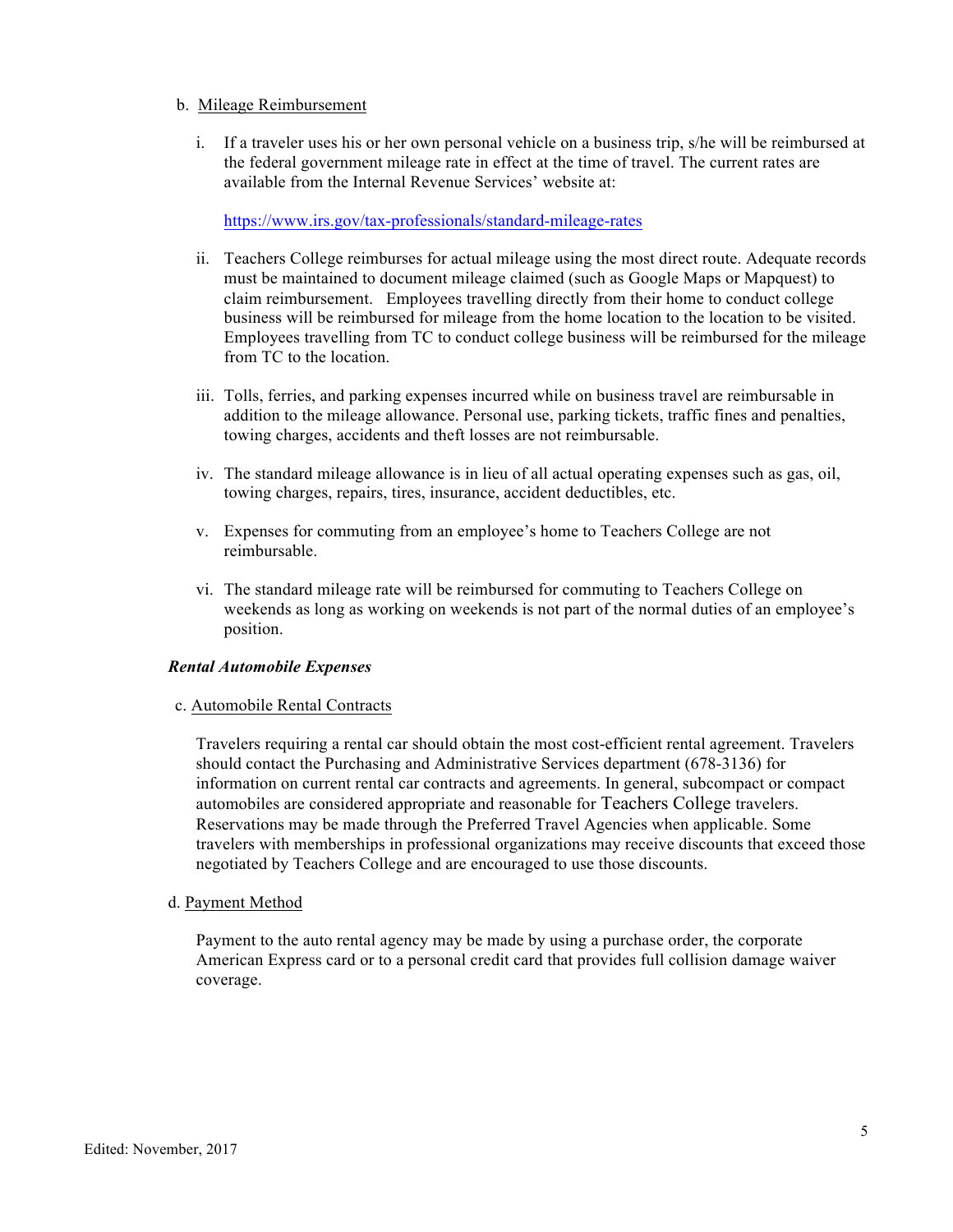#### e. Insurance Coverage

- i. Liability Insurance
	- All travelers must check the car rental contract to verify the inclusion of minimum liability insurance.
	- The minimum liability insurance must be purchased if it is not automatically included in the car rental contract, regardless of the method of paying for the rented vehicle (Corporate AMEX, purchase order, personal credit card).
	- Teachers College employees are covered under the College's general insurance policies when traveling on College business and may be indemnified in any potential lawsuit according to the College's Indemnification Policy.
- ii. Collision Damage Waiver Insurance (CDW)
	- (a). Travelers who do not have a Teachers College Corporate American Express Card:
		- Should obtain CDW coverage or a similar option offered by the car rental agency. They shall be reimbursed by Teachers College.
	- (b). Teachers College employees using their Teachers College Corporate American Express card for travel in the U. S. and most overseas travel:
		- Should decline the CDW (collision damage waiver) as this coverage is provided Teachers College Corporate American Express card will **not** be reimbursed for CDW charges if they accept the coverage or choose to use another means of payment, unless pre-approved in writing by the Teachers College Controller.
		- Should contact American Express at 1-800-338-1670 prior to travel to inquire about insurance coverage for overseas rentals. If separate coverage is required, a written explanation on the travel expense voucher as well as supporting documentation is necessary for reimbursement of the CDW charges.
		- Should contact American Express at 1-800-338-1670 in the event of an accident with a rental auto charged to the traveler's Teachers College Corporate American Express card. American Express representatives will then contact the rental agency. The American Express contract provides complete coverage for any damage. American Express will reimburse the traveler for any towing expenses resulting from accidents. However, ordinary towing expenses (illegal parking, flat tire, etc.) will not be reimbursed. Towing will not be reimbursed for trucks, cargo vans, and U-Hauls for any reason.
		- Will be billed by AMEX a monthly \$4 charge per auto rental for CDW coverage, regardless of the length of rental. This expense will be charged to their department by the Controller's Office.
	- (c). Teachers College employees who are accompanied by their spouses, domestic partners (as named in the employee's personnel records), or other travel companions: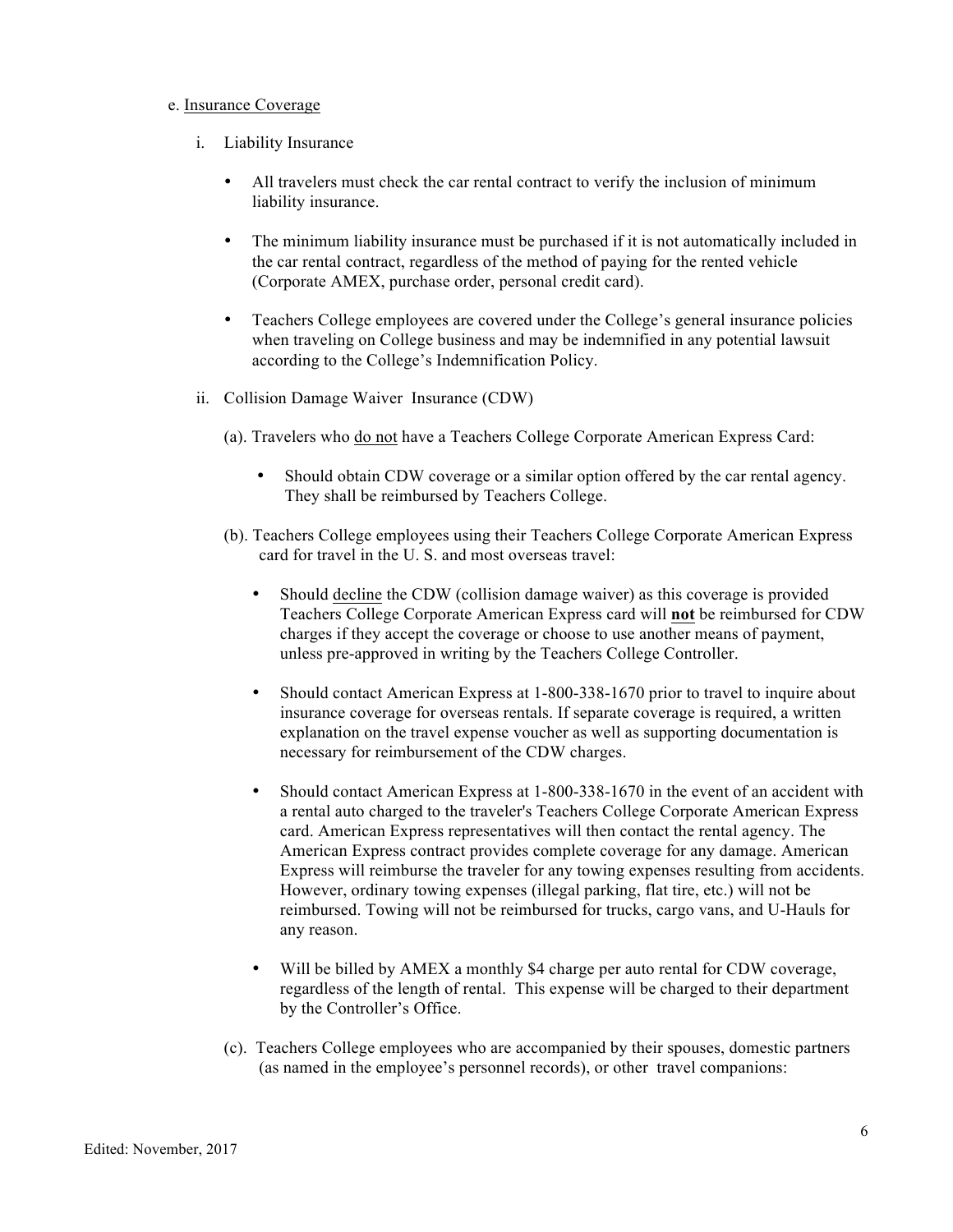- Non-employees are **not permitted** to drive vehicles rented by College, regardless of the means through which they are rented (Corporate AMEX, purchase order, personal credit card).
- Non-employees whether traveling on Teachers College business or not are **not covered** under other Teachers College insurance policies.

#### f. Operating Expenses

- i. For rental automobiles, reimbursable expenses include rental fees, gasoline charges, parking, tolls and other operating costs such as flat tires, wiper blades, etc. Also included is purchased insurance for 'other than American Express' rented automobiles.
- ii. Non-reimbursable expenses include parking tickets, fines and penalties, towing charges (See above), accidents, theft, and purchased insurance (CDW and similar options offered by rental agencies) for employee-rented cars charged on the American Express card.

# **B. HOTELS/LODGING**

#### **1. Hotel Accommodations**

- a. Allowable lodging cost is generally based on the least expensive available rate for occupancy in moderately priced, safe accommodations given reasonable personal convenience.
- b. An employee may stay at a place where lodging costs exceed the cost of a room at another hotel in the area (a) in the case of a meeting or conference and staying at the meeting site enables the employee to gain professional benefits due to interaction with other attendees, or (b) if it results in a lower overall trip cost to Teachers College as a result of reduced transportation or other costs.
- c. The cost of lodging for overnight travel within 50 miles of the traveler's place of business is not an allowable cost unless the circumstances necessitating such overnight travel are fully documented as to the compelling business purpose and approved in writing by the department head responsible for authorizing the travel. Potential criteria for approval may include extremely late night or early morning job responsibilities or excessive travel time due to extreme traffic or weather conditions.
- d. When possible, reservations should be made as far in advance as needed to take advantage of advance purchase discounts or a special conference rate. This is often one month in advance.
- e. Travelers are encouraged to use their memberships in specific groups or organizations to obtain discounts that exceed those otherwise available.
- f. Travelers are encouraged to make reservations through the Preferred Travel Agencies. If conferences provide special lodging rates, the Preferred Travel Agency may be able to provide an even lower rate (see "Preferred Travel Agency" section for more information).
- g. Travelers should inquire while making reservations as to the availability of exemption from state room tax for employees of educational institutions. A copy of Teachers College state exemption letters may be obtained from the Teachers College Controller's Office in advance of travel if required by the hotel.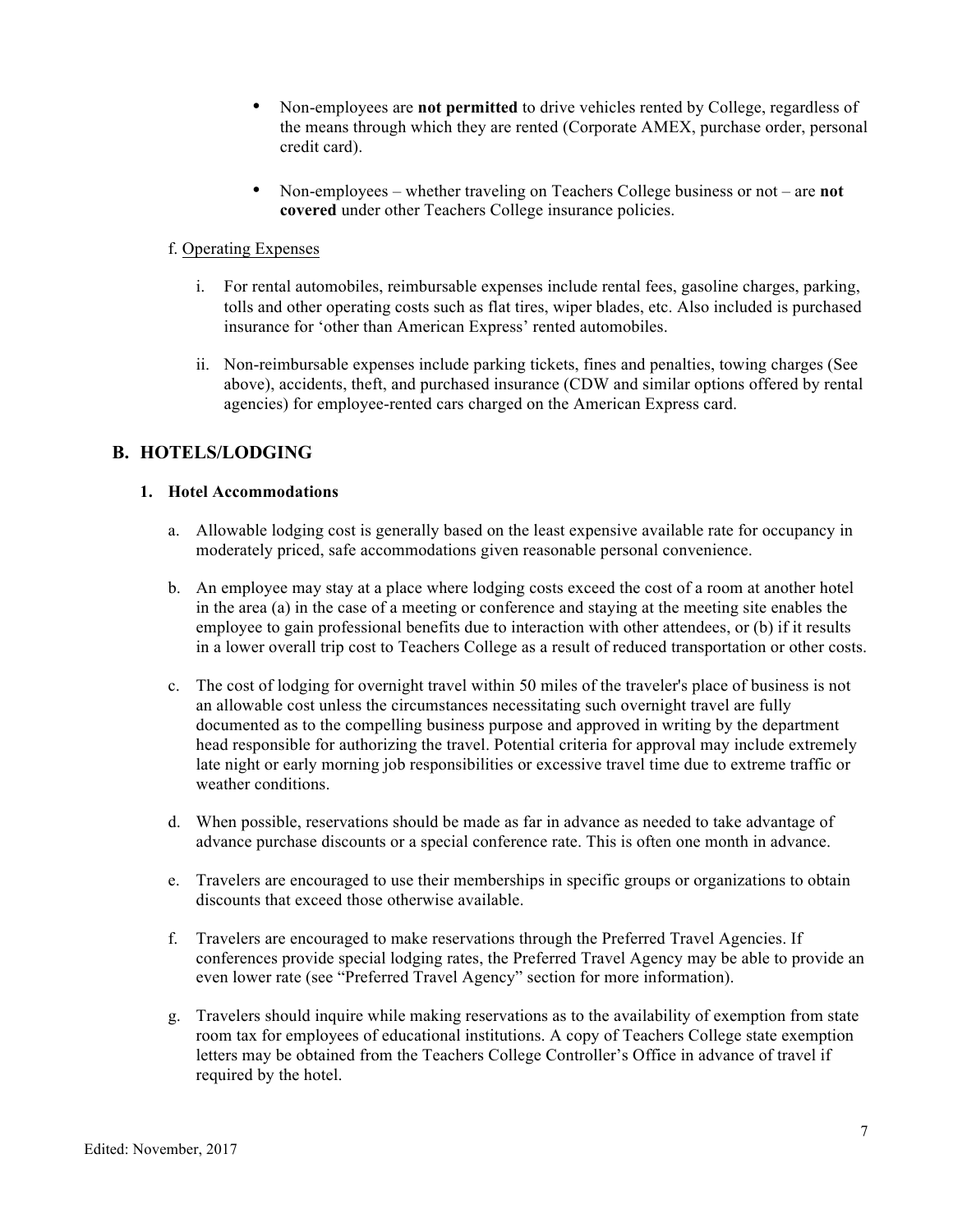#### **2. Cancellation of Accommodations**

- a. The traveler is responsible for the cancellation of room reservations if a trip is canceled within the timeframe to avoid cancellation fees whenever possible.
- b. Teachers College is not responsible for any charges or penalties resulting from the traveler's failure to give proper notice of cancellation.
- c. Travelers should remember that cancellation deadlines are based on local time at the destination hotel.
- d. Travelers should request and record the cancellation number in case of a billing dispute.
- e. Teachers College will pay for costs resulting from cancellations due to circumstances beyond the control of the traveler.

#### **3. Receipts for Lodging**

- a. Travelers must submit a zero balance hotel folio in their name to support lodging expenses.
- b. The hotel receipt should indicate the name and location of the hotel and the dates of occupancy. If reimbursable under College policy, meal charges on hotel receipts will be reimbursed separately.
- c. If original hotel folio is lost, the traveler may submit other evidence such as credit/debit card charge statement, photocopies, or faxed copies of the hotel folio.

#### **4. Per Diem Allowance Method**

- a. For U.S. travel, the traveler may be reimbursed for lodging based on the amount computed at the federal domestic (U.S.) per diem rate in effect for the locality of travel beginning on the date of travel. On the day the traveler returns home, the traveler is not entitled to per diem.
- b. For foreign travel, the traveler may be reimbursed for lodging based on the maximum federal foreign per diem rate
- c. The following are some highlights of the per diem allowance method:
	- The per diem method is preferable due to its simplicity and reduced cost of administration.
	- You do not need to submit receipts; however, the time, place, and business purpose of the overall travel must be substantiated using Teachers College Travel Expense Reimbursement Form, along with a printout of the current per diem rate for the destination city. Please note: If the actual receipts are submitted, the actual cost will be reimbursed to you.

#### **5. Where to Find Current Per Diem Rates** for Lodging

The General Services Administration of the U. S. Government establishes the lodging per diem rates.

A complete list of current domestic rates is available on web at the following address: www.gsa.gov/perdiem

A complete list of current foreign rates is available on the web on the following address:

https://aoprals.state.gov/web920/per\_diem.asp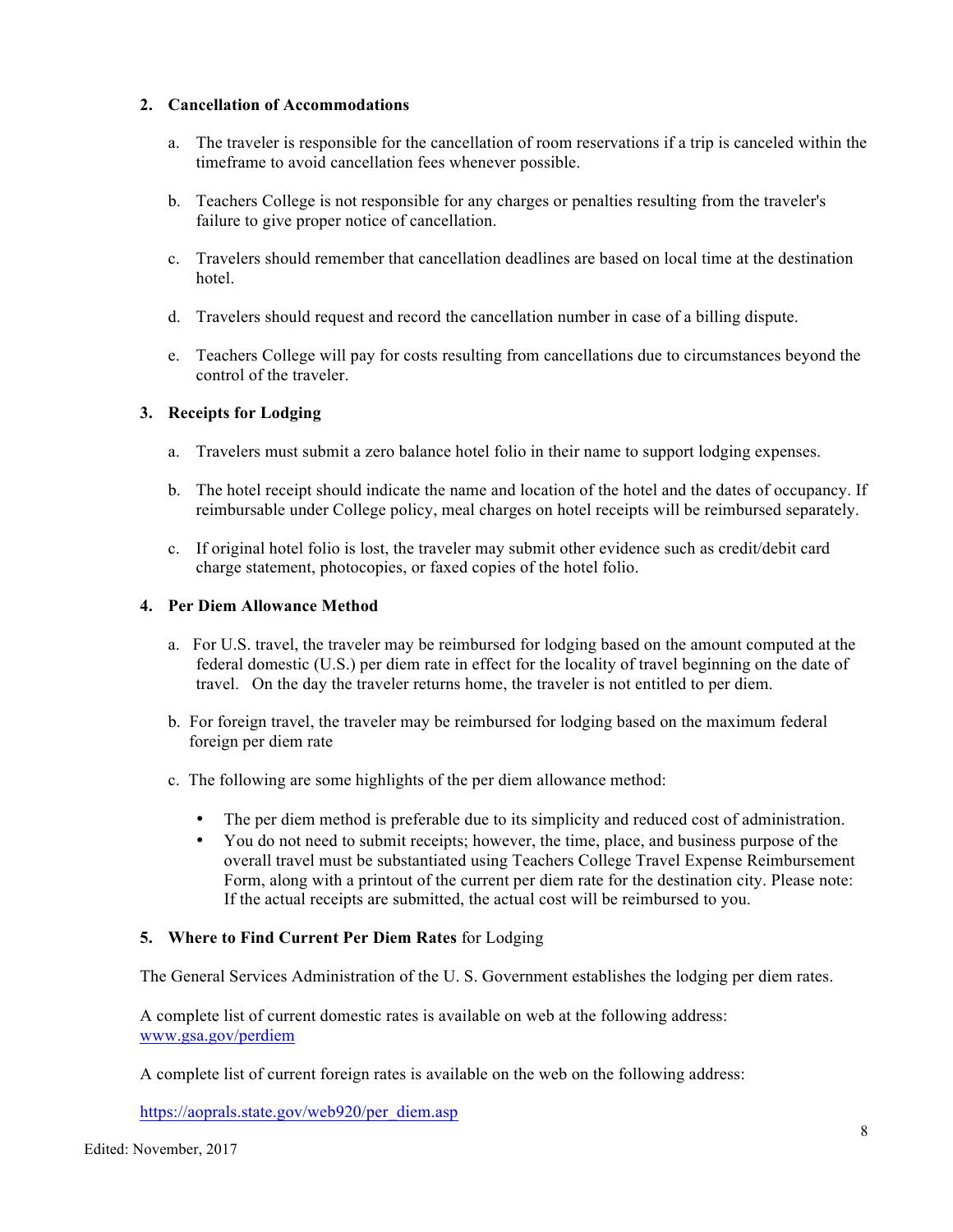The federal government updates these rates monthly. These rates *may not* be adjusted beyond the maximum amount established by the government.

# **C. MEALS AND INCIDENTALS: PER DIEM vs. ACTUAL COST**

The business traveler must use prudent judgment when purchasing meals. There are two methods for calculating the reimbursement of meals, per diem (per day) or using actual costs. The traveler's department determines which method shall be used. The traveler should check before embarking on their trip to find out which method shall be used. **The traveler may not "mix and match" between actual expense and the per diem allowance on a given trip.** 

- *Business Travel Meals:* Travel is defined as a trip of greater than 50 miles, lasting longer than 24 hours and necessitating an overnight stay. Travelers may utilize *either* method (depending on department).
- *Business Entertainment Expense Meals:* Are classified as all other meals. Actual cost (using receipts) must be used and original receipts must be submitted for reimbursement.

#### **1. Per Diem Allowance Method**

a. For U.S. travel, the traveler may be reimbursed for meals and incidentals based on the amount computed at the federal meal and incidental expense (M  $\&$  IE) domestic (U.S.) per diem rate in effect for the locality of travel on the date of travel. On the day the traveler returns home (e.g., last day of travel), the traveler is entitled to per diem based on the place the traveler slept the night before.

Meals are reimbursed in an amount generally not to exceed the standard (i.e., per diem) meal allowance unless the Controller, Provost or appropriate Vice President has granted an exception. Use of these rates eliminates the need for substantiating actual meal costs. Per diem rates vary by city. The federal U.S. rates are usually updated annually.

- b. For foreign travel, the traveler may be reimbursed for meals and incidentals based on the maximum federal M& IE foreign per diem rate. Foreign meal per diems are issued on a monthly basis.
- c. The following are some highlights of the per diem allowance method:
	- The per diem method is preferable due to its simplicity and reduced cost of administration.
	- Meals and incidentals are included in the per diem allowance.
	- You do not need to submit receipts; however, the time, place, and business purpose of the overall travel must be substantiated using Teachers College standard travel forms along with a printout of the current per diem rate for the destination city.

#### **2. Where to Find Current Per Diem Rates**

The General Services Administration of the U. S. Government establishes the meals and incidental expense (M & IE) per diem rates.

A complete list of current domestic rates is available on web at the following address: www.gsa.gov/perdiem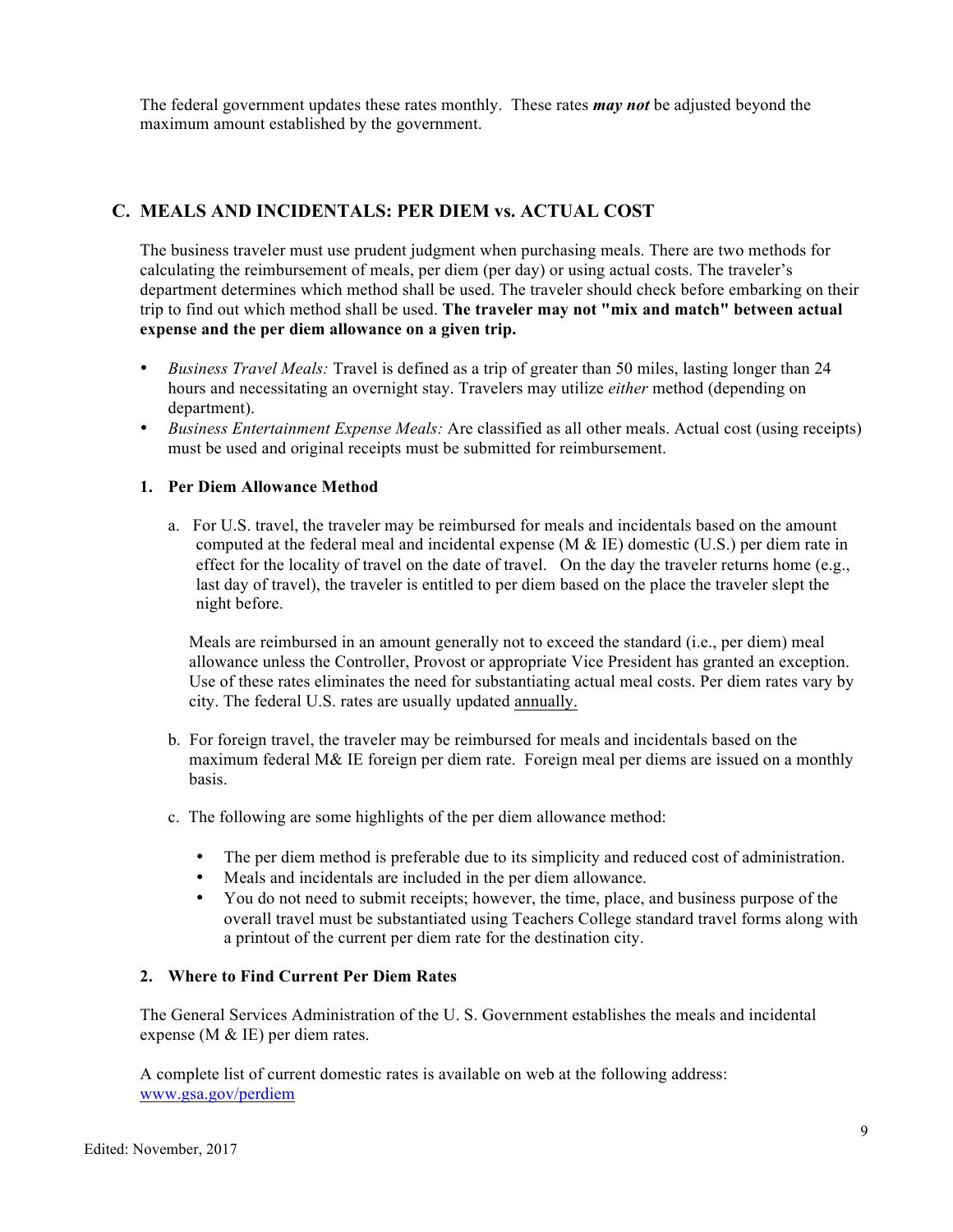A complete list of current foreign rates is available on the web on the following address:

https://aoprals.state.gov/web920/per\_diem.asp

The federal government updates these rates monthly. These rates *may not* be adjusted beyond the maximum amount established by the government.

#### **3. When Per Diem Rates Must Be Adjusted**

Per diem rates must be adjusted in the following circumstances using the rates provided on the following web site:

Enter the City and State then click "FIND PER DIEM RATES"

Click on the "Meals  $&$  Inc. Exp\*\*\*" link to get the breakdown for each meal

a. On the first and last day of travel - A traveler is entitled to per diem reimbursement only for those meals eaten while traveling during the first and last day of travel. For example: If the traveler leaves home before eating breakfast, the traveler would be entitled to the full per diem for the first day of travel; if he or she leaves home after eating breakfast, the per diem reimbursement would be reduced by the amount for breakfast (see example below).

b. When the conference attended provides some meals as part of the conference registration fee – A traveler is not entitled to per diem reimbursement for meals provided as part of conference registration fees. For example: A traveler attends a 3-day conference. The conference provides breakfast for all attendees on the second day of the conference at no charge to participants. Since the cost of breakfast is part of the conference registration fee, the traveler is not entitled to reimbursement for breakfast.

*Example:* If the full day rate for M & IE in Philadelphia is \$66 and you are at a conference that includes breakfast, the partial per diem allowed the day of the conference is \$55 (\$66 less \$11 allowed for breakfast).

- c. When a colleague, vendor, or other third party pays for a meal
- d. When the traveler claims the actual cost of a business or entertainment meal

#### **4. Actual Expenses Method**

If this method is used, the traveler will be reimbursed for his/her actual cost of meals and gratuities. Meals may not be either lavish or extravagant. The per diem rate should be used to judge the reasonableness of actual meal costs incurred. This method is preferred for travellers who expect their costs to be higher or lower than the per diem rates.

**Original receipts** are required for **all** meal expenses, regardless of amount, if this option is chosen. If a group of colleagues splits a bill and original receipts are not readily available, the traveler should document the cost of their individual portion of the bill as well as the circumstances.

#### **5. Entertainment Meals**

The per diem meal allowance does not apply when entertaining others.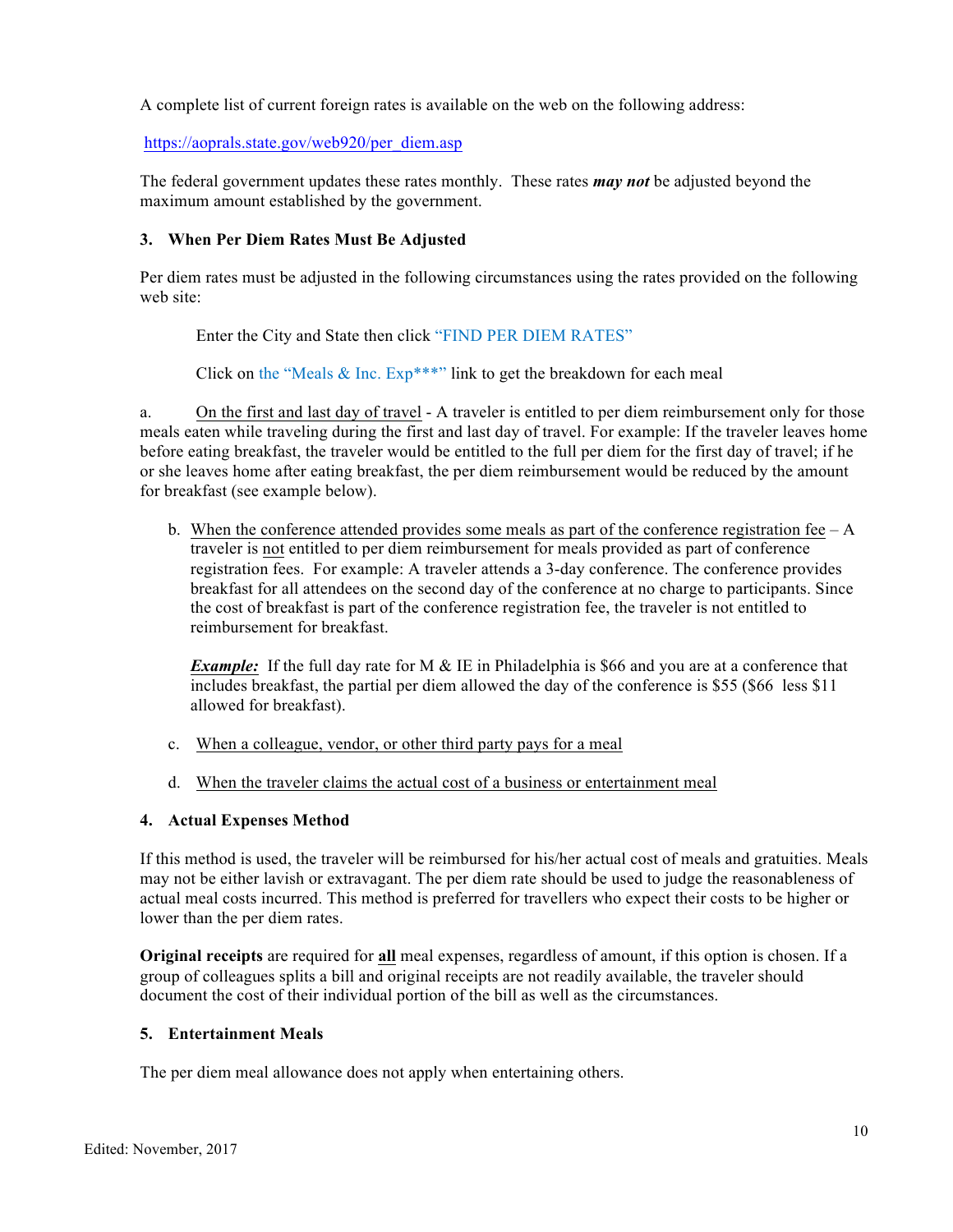- IRS regulations pertaining to entertainment meals require original receipts for meals, the name(s) of the guest(s), title(s), or other designation(s) as well as the business relationship to the traveler.
- In addition, the business purpose, place, date, and amount of the expenditure must be documented.
- Travelers using the per diem meal allowance method of reimbursement who are entitled to reimbursement of an entertainment meal must modify the full day rate.

**Caution:** Federal regulations under Uniform Guidance (December , 2014) states that charges to federally funded projects for entertainment costs are **not** allowed (such as tickets to shows or sports events, meals, lodging, rentals, transportation and gratuities).

#### **6. Non–Reimbursable Meal-Related Expenses**

Teachers College **does not** reimburse for the following costs:

- a. Meals in lieu of those included in conference registration fees. If a traveler chooses to decline a meal provided as part of a conference and purchase a meal elsewhere, he/she will generally not be reimbursed for that meal. If the per diem meal allowance is used, the allowance must be appropriately modified.
- b. Tips in excess of 20% of meal cost.
- c. Meals for spouse or other personal travel companion without a valid business purpose.

**Important Note:** Alcoholic beverages are **not** reimbursable as a direct cost on federally-sponsored grants and contracts under the Federal Uniform Guidance (December, 2014), and certain state and local sponsoring agencies. In addition, alcoholic beverages are unallowable for federal indirect cost allocation purposes. All College sponsored events at which alcohol is served, (e.g., meetings, conferences, receptions, parties, retirements, fundraisers, etc.), must be considered entertainment and charged to expense account number 7324, "Catering and Special Events."

### **D. SPOUSE/COMPANION/FAMILY TRAVEL**

The College will not reimburse travel expenses incurred by an employee's spouse/companion accompanying the employee on a business trip.

### **E. TELEPHONE AND INTERNET USAGE – see Cell Phone Policy in the Policy Library**

http://www.tc.columbia.edu/policylibrary/controller/cell-phones-and-home-internet/

An employee who is required to be available on call 24/7 or travels extensively as part of their job requirement may request a non-taxable cell phone stipend. To assist individuals in performing these duties, the College has established 3 stipend plans which provide varying levels of coverage and minutes. A determination should be made as to which plan most appropriately suits the College employment related needs of employees who spend a significant amount of their time traveling or need to be "on call".

The form to enroll for a cell phone stipend may be obtained from the Office of the Controller website, listed under Policy & Procedure. This form must be approved by a VP of the College.

The College will not pay for the purchase of cell phones as stipend levels were established such that an individual will receive an additional \$200 every 2 years to purchase a cell phone.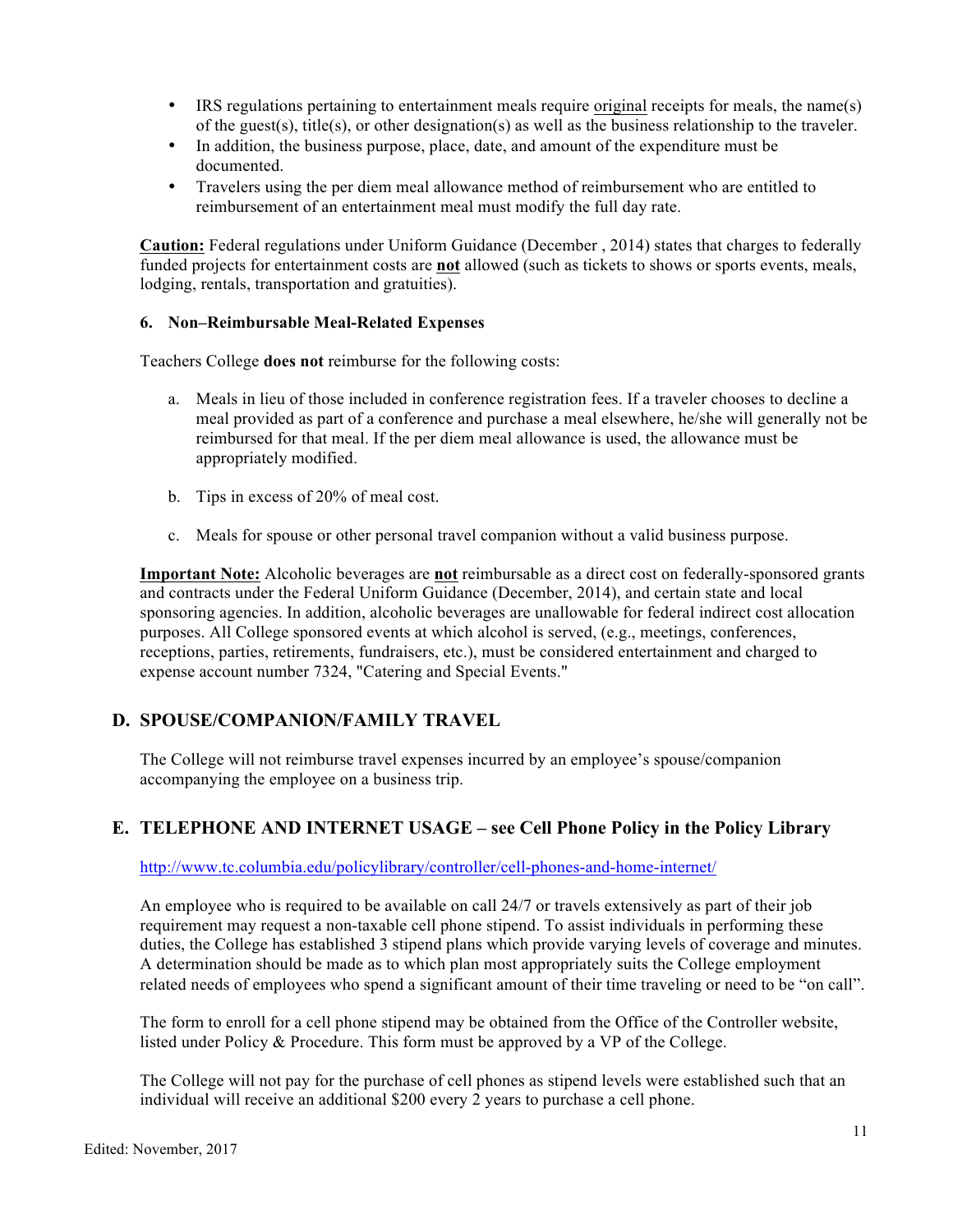The College will not reimburse faculty or employees for the cost of their home internet connection as it is impossible to determine the level of business versus personal use for these connections.

Employees will be reimbursed for internet usage required for business purposes while travelling by submitting a hotel bill that itemizes the internet usage.

### **F. GIFT CARDS**

It is against College policy to provide a gift card to individuals as payment for services rendered or as a token of appreciation. These expenditures will not be paid or reimbursed by the College.

In rare cases, a gift card may be used as an incentive for individuals to participate in a study provided that the individual is not a College employee and the total amount of the gift card provided to the individual is not over \$600 in a calendar year. If you wish to utilize gift cards as an incentive for participants, please contact the Office of Grants and Contracts to receive prior approval.

#### **G. MISCELLANEOUS TRAVEL EXPENSES**

The following items are generally reimbursable to the extent they are reasonable, and necessary business expenditures:

- 1. Business office expenses (fax, copy services, Internet charges, lap-top computer rentals, in-room safe, etc.). The College will not pay for in room movies
- 2. Conference fees
- 3. Currency conversion fees
- 4. Gasoline for refueling a rented car
- 5. Ground transportation (train, taxi, bus, subway, etc.)
- 6. Laundry and dry cleaning charges for trips exceeding five calendar days
- 7. Parking and tolls
- 8. Tips up to 20% of meal cost (only if actual expense meal option is chosen)
- 9. Immunizations and international driving permits
- 10. Visa fees and cost of obtaining passport for business travel

**Teachers College will reimburse a traveler in advance of travel for properly documented expenses incurred personally prior to travel such as conference fees, plane and train tickets, etc.**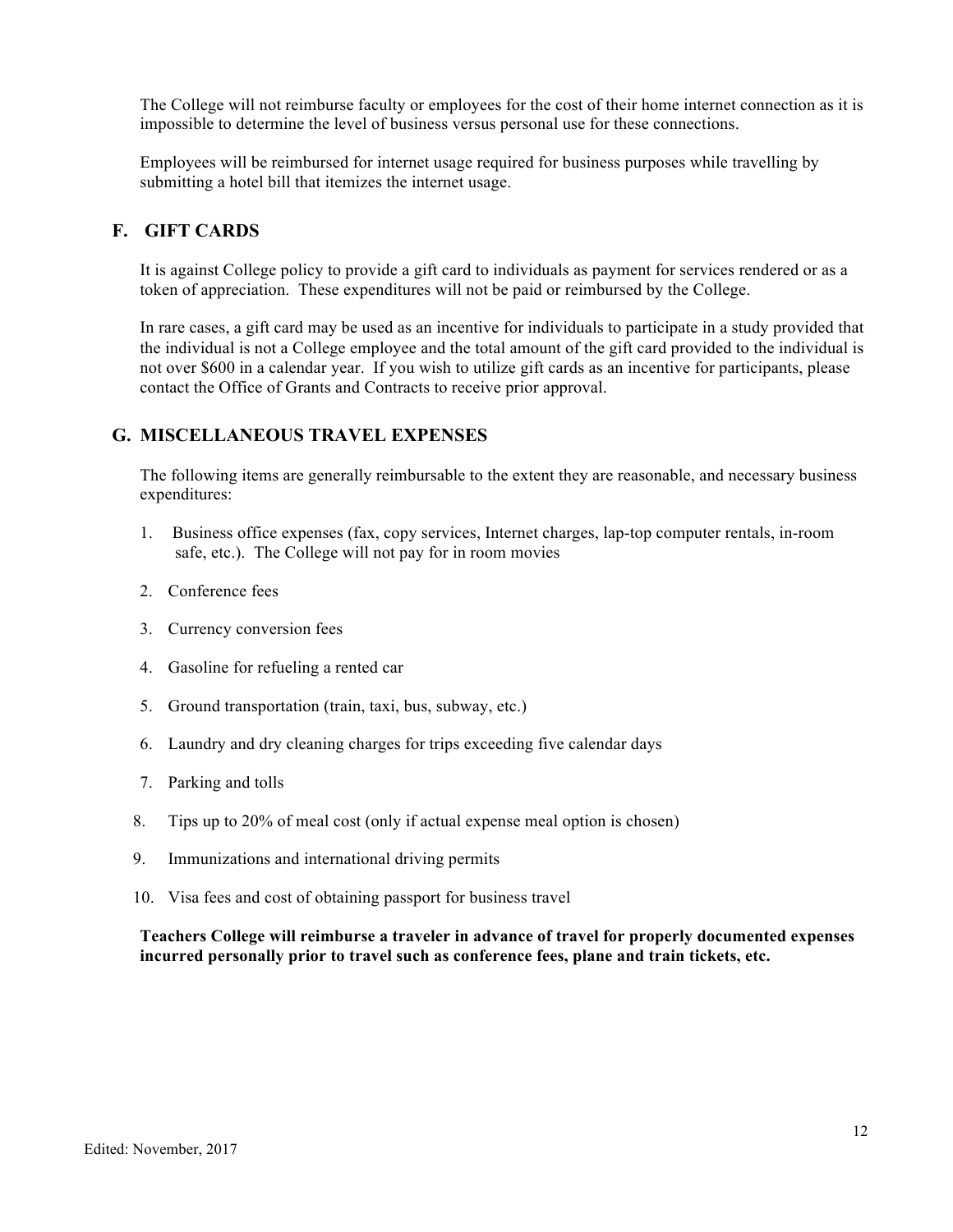# **VII. NON-EMPLOYEE TRAVEL**

### **A. OVERVIEW**

Non-employees of Teachers College incurring Teachers College business-related travel expenses include job applicants, guest speakers and students. These individuals are subject to the same travel guidelines that are applicable to Teachers College employees.

### **B. SPECIFIC PROCEDURES**

1. **Non-employees** may make their own travel arrangements at the discretion of the Teachers College department authorizing travel, provided they adhere fully to the Teachers College Travel Policy and must submit original receipts.

#### 2. **Rental vehicles**

- a. Non-employees traveling on College-related business **may not** rent vehicles in Teachers Colleges' name.
- b. Non-employees who are traveling on College-related business and who need to rent a vehicle may do so in their own name and must take responsibility for their own vehicle rental and associated insurances. Upon receipt of proper documentation, the College will reimburse these and other approved related business expenses.

# **VIII. NON-TRAVEL BUSINESS EXPENSES**

### **A. OVERVIEW**

The College will generally reimburse expenditures incurred for ordinary and reasonable business-related expenses that support the education, research and public service missions of the College. There are some specific non-travel expenses worth noting, and the College's treatment of those expenses.

**Caution:** While certain non-travel business expenses may be reimbursable by the College from departmental funds, external funding sources may impose additional restrictions. Further, departments may elect to impose stricture controls than those required by this policy.

# **B. SPECIAL OCCASION PARTIES AND ASSOCIATED GIFTS**

#### 1. Gifts to Employees - Taxation

As there are tax implications, it is the policy of Teachers College **not** to reimburse for any gift items to employees unless they are attributable to the following categories.

#### 2. Gifts to Employees - Appropriateness

a. Gift expenses reimbursable include: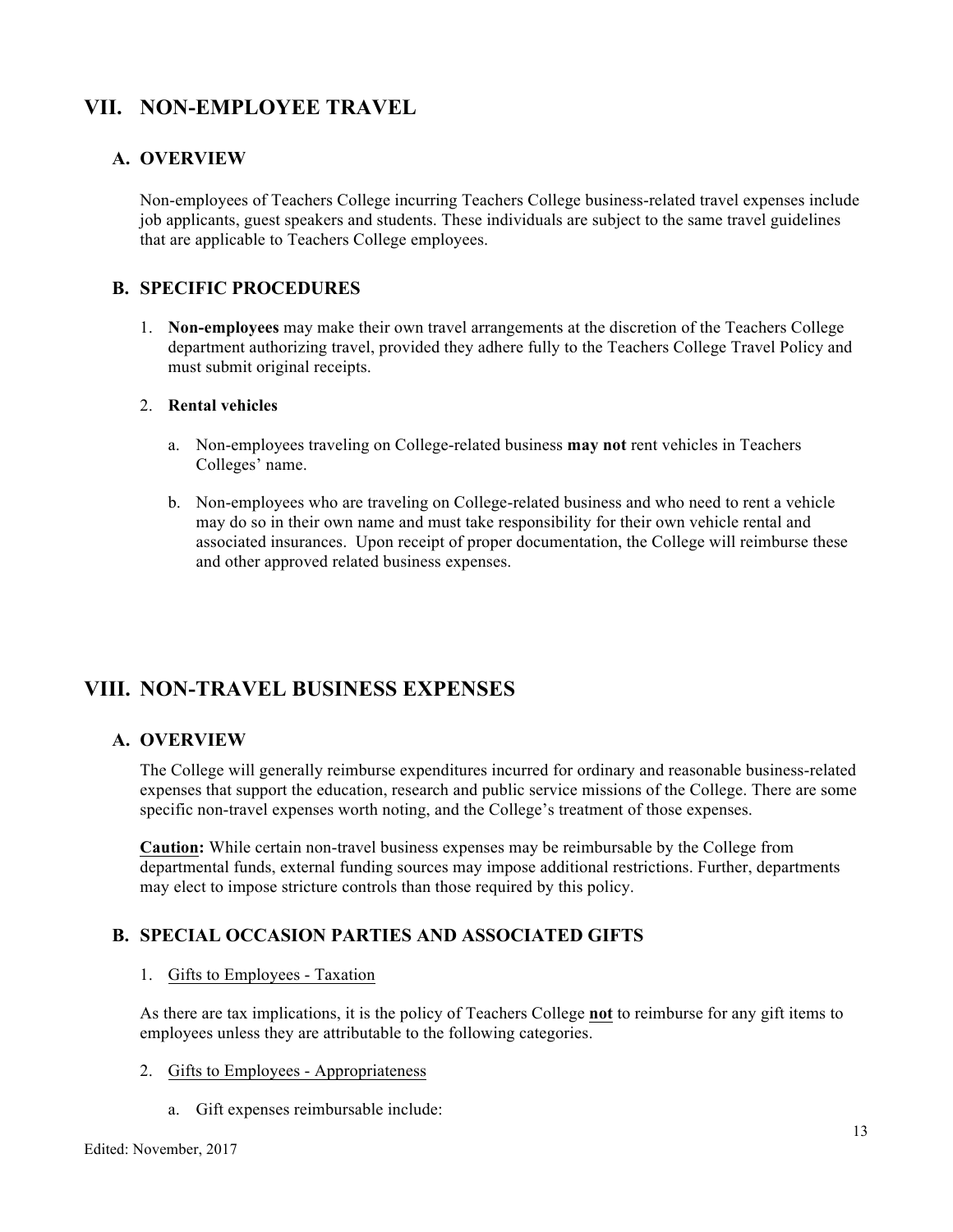- Gifts made pursuant to College-wide recognition, as approved by Human Resources
- Gifts or tokens of appreciation for retiring or departing employees who have had more than five years of full-time service. Such gifts may not exceed \$100 and must be a gift item, not cash or cash equivalent.
- b. End of year department holiday lunches/dinners will be reimbursed with proper departmental approval. A list of attendees must accompany the reimbursement request.
- c. Non-reimbursable gifts expenses include:
	- Expenditures that represent recognition not associated with job performance or professional recognition, service, or morale for faculty members, staff members, or students; for example, costs to recognize birthdays, weddings, anniversaries or Secretaries' / Administrative Professionals' Day, end of year holiday gifts.
	- Cash or cash equivalents (gift cards) to neither TC employees nor non-employees will be reimbursed

# **C. FLOWERS**

Teachers College will honor flower reimbursements or equivalent donations only as follows:

- Upon death or hospitalization for serious illness of a student, employee or the employee's spouse, or immediate family member (as defined in our Bereavement Policy).
- When a Faculty or staff member retires.

Reimbursements will be made up to \$100, plus delivery charges. If additional floral arrangements are sent to the same Faculty or staff member that causes the total requested reimbursement to exceed \$100, the excess will be considered a personal expense and will not be reimbursed by the College.

Flower reimbursements will **not** be honored for showers, weddings or other social events, unless there is a business development aspect to the transaction (for example, maintaining donor or Trustee relations). In this case, reimbursements may exceed \$100, within reason, using the prudent person's rule.

# **D. PROFESSIONAL MEMBERSHIPS**

Every effort must be made to ensure that institutional memberships are associated with College positions or departments rather than with individuals. **Payment for allowable institutional memberships should be made by the College directly to the association**.

# **E. CHARITABLE CONTRIBUTIONS**

Teachers College may decide to support another tax-exempt organization by making a gift to that institution. These gifts should have an aspect of community service. The College may also purchase a ticket at a fund-raising event which has an aspect of community service, foster a donor relationship, or place the College at the forefront of policy development which is important to the College's mission. In all cases, these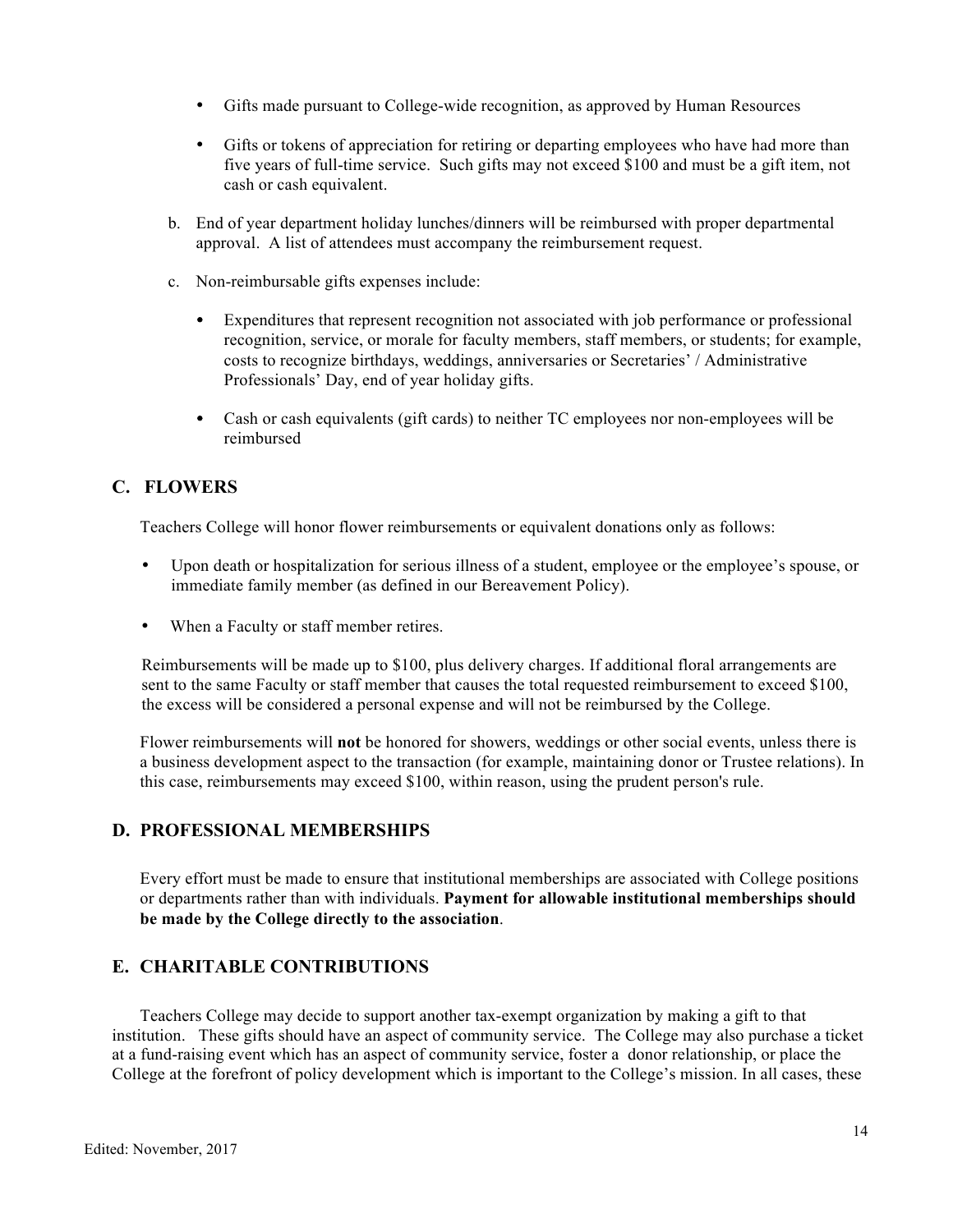contributions must be approved by the VP for Development & External Affairs. Please see link below for the full policy.

http://www.tc.columbia.edu/policylibrary/Charitable Contributions

# **IX. NON-REIMBURSABLE TRAVEL AND OTHER BUSINESS EXPENSES**

Expenditure with any of the following characteristics does not reflect the proper stewardship of College funds and is considered by the College to be non-reimbursable regardless of the source of funds:

- 1. It does not support the College's missions of education, research and public service.
- 2. It is extreme, excessive, illegal, or is not a normal and ordinary cost incurred in the conduct of official College activities.
- 3. It represents recognition, not associated with job performance or professional recognition, service, or morale, for a faculty member, staff member, or student.
- 4. It represents a personal expense that is neither business-related nor required in carrying out an individual's job responsibilities.
- 5. The expenditure was (or will be) reimbursed from another source.
- 6. The expenditure is for an *individual* association membership fees, dues or licenses that are not directly related to the individual's position or academic discipline.
- 7. It represents home office costs that are not part of an official and documented College arrangement.
- 8. The following items are generally **not** reimbursable, except where noted. *Note: This list of nonreimbursable expenses is intended to be representative, not all-inclusive.*
	- Airline clubs
	- Amusement, entertainment, or social activities that are not directly connected to College functions and purposes
	- Portion of per diem for conference meals paid as part of registration fee
	- Medical expenses
	- Movie rentals, theater tickets, prescriptions, over-the-counter drugs, etc.
	- Insurance on rental automobiles for Teachers College employees who have a Teachers College Corporate American Express Card
	- Memberships and other purchases that lend themselves to personal use, such as Automobile Association of America, airline clubs, Sam's Club
	- Trip/Flight insurance
	- Parking tickets and fines for traffic violations
	- Personal items/expenses
	- Personal-use segments of airfare while on Teachers College business (i.e. when a second vacation or other personal travel destination is added to an original business travel destination, such as a personal flight/excursion to San Diego is added onto an original business travel ticket to Los Angeles. In such case, the employee would be responsible for paying the overage amount / cost of the added flight from Los Angeles to San Diego)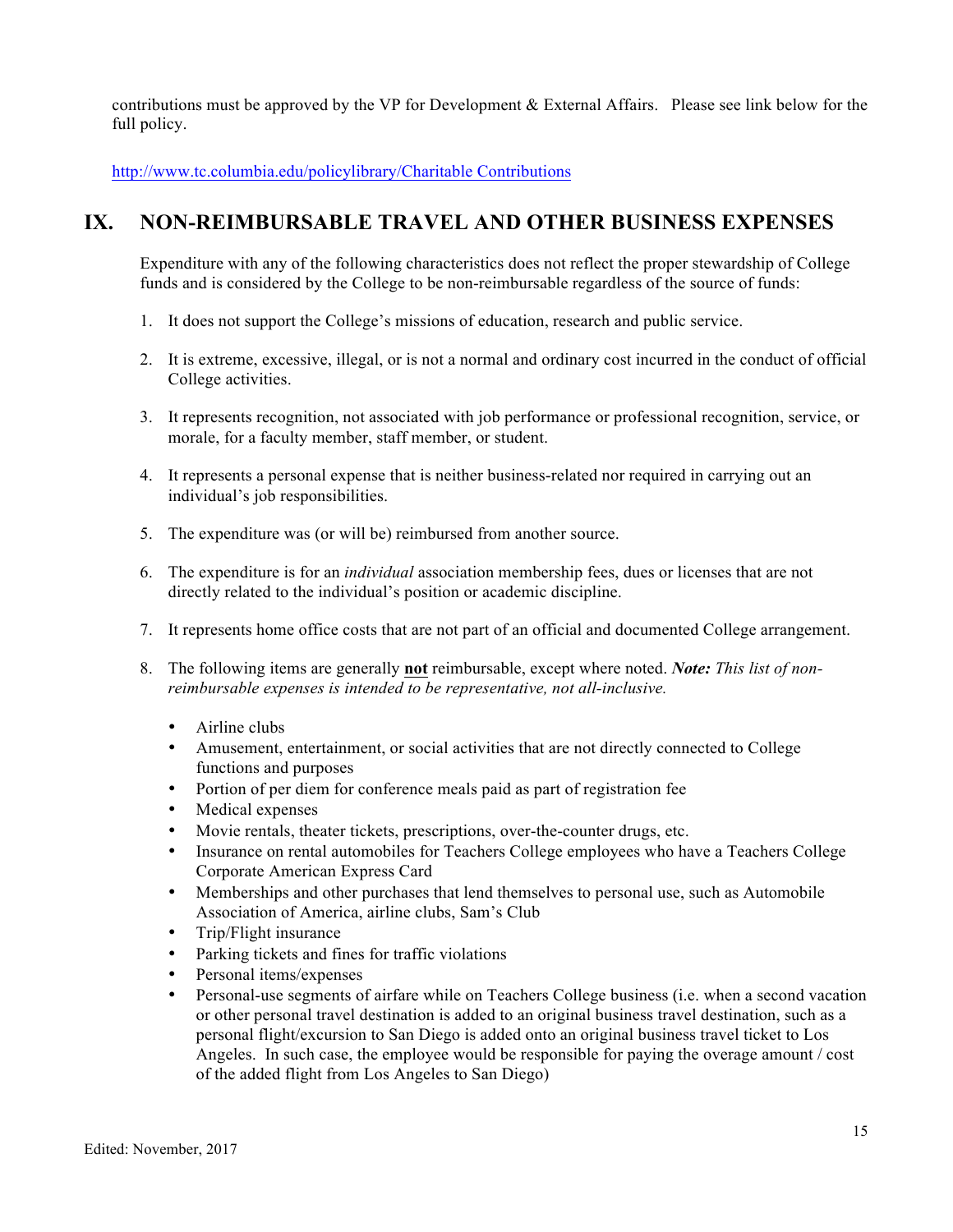- Personal-use portion of a car rented for Teachers College business (i.e. when a vacation or other personal travel is combined with business travel)
- Repairs or towing of personal vehicles used for Teachers College business. These costs are included in the mileage reimbursement rate.
- Expenses incurred by spouses, partners and families or rate increases occasioned by presence of spouses, partners and families, unless the presence and/ or participation of spouses, partners and families is a required or expected part of the College business associated with the trip.
- Laundry service for trips of five days or less
- Extra baggage charges for personal items, such as golf clubs, skis, etc.
- Childcare or pet care costs
- Loss or theft of cash advance money or airline tickets
- Locksmith charges
- Lost baggage, luggage, and briefcases
- Personal gifts and souvenirs
- Health club fees, including Columbia University's Fitness Center membership fees
- Extra-cost services such as barber, beautician, manicurist, shoeshine, and massage
- Additional charges for room upgrades, poolside rooms, or special floors.
- Special room services, such as in-room movies (mini-bar services are reimbursable if used in lieu of allowable per diem)
- Credit card late fees
- Sales tax in the State of New York

# **X. PAYMENT METHODS**

**A. AMERICAN EXPRESS (AMEX) CORPORATE CARD – See AMEX Policy in the Policy Library** http://www.tc.columbia.edu/policylibrary/Corporate Card

# **B. CASH**

Teachers College discourages the use of cash because any loss or misappropriation is not covered by insurance.

# **C. DIRECT PAYMENT OF TRAVEL EXPENSES**

Teachers College permits direct payment of travel expenses for group travel.

**Note**: It is the traveler's responsibility to ensure that he or she never requests reimbursement for any amount that already has been paid directly by the College.

### **D. TRAVEL ADVANCES**

Travel advances are generally not permitted, except as may be necessary where programs are being conducted abroad. Please contact the Accounting Manager at 212-678-3088 for guidance in this area.

### **E. PETTY CASH – see Petty Cash policy**

http://www.tc.columbia.edu/policylibrary/bursar/petty-cash/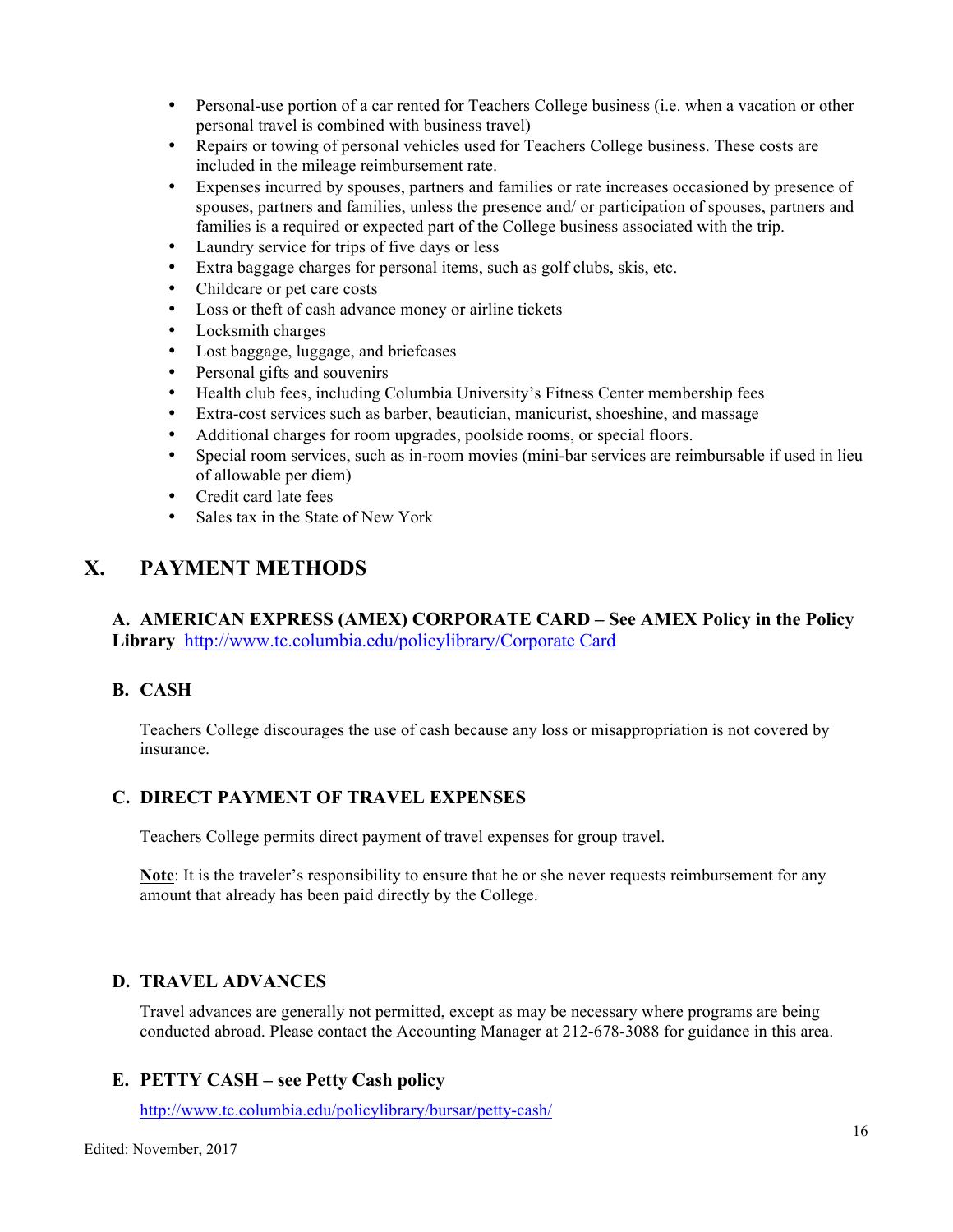# **XI. DOCUMENTATION AND REIMBURSEMENT PROCEDURES**

## **A. SUBSTANTIATION OF EXPENSES**

The College will reimburse substantiated business expenses under an Accountable Plan. According to the IRS, amounts paid under an Accountable Plan are not wages and are not subject to income tax withholding and payment of social security, Medicare, and Federal Unemployment (FUTA) Taxes. Per the IRS, the reimbursement of expenses must meet all 3 requirements below to be considered an Accountable Plan:

- 1. There must be a business connection to the expenditure.
- 2. There must be "adequate" accounting by the recipient within a reasonable period of time. This means that employees must verify the date, time, place, amount and the business purpose of the expenses. Receipts are required unless the reimbursement is made under a per diem plan.
- 3. Excess reimbursements or advances must be returned within a reasonable period of time.

The College requires the following expense documentation criteria to qualify for reimbursement:

- The identity of the vendor or supplier must be indicated.
- The business purpose for the expenditure must be stated on the request.
- The identity and business relationship of others participating in the event (e.g., entertainment, business meal, etc.) covered by the expenditure must be stated.
- Expense documentation must include the <u>name,  $T\#$ , and title of employee</u> who incurred the expense.
- Original itemized receipts must be attached (e.g., itemized hotel bills, airline passenger receipt coupons, automobile rental invoices, etc.) for all expense items regardless of the amount, except as noted below. No receipts are required for mileage but proof of mileage should be provided (i.e. Google Maps). Photocopies, substitute, or incompletely documented receipts (e.g., copies of credit card statements, guest check stubs, receipts without dates, etc.) **will not** be accepted and reimbursement will be disallowed.

### **B. REIMBURSEMENT PROCEDURES**

Requests for reimbursement should be submitted **within 90 days** of when the expense occurred or associated travel was completed.

• Expenses must be incurred and paid by College staff, students or consultants. Reimbursements will not be made for purchases made by third parties (such as spouses, parents, etc.).

Travel expenses with a value greater than \$100 must be supported by documentation attached to a Travel Expense Reimbursement Report. The documentation must be presented using the following process:

• In all cases, there must be a clear trail from the receipted amounts to the amounts claimed on the expense report.